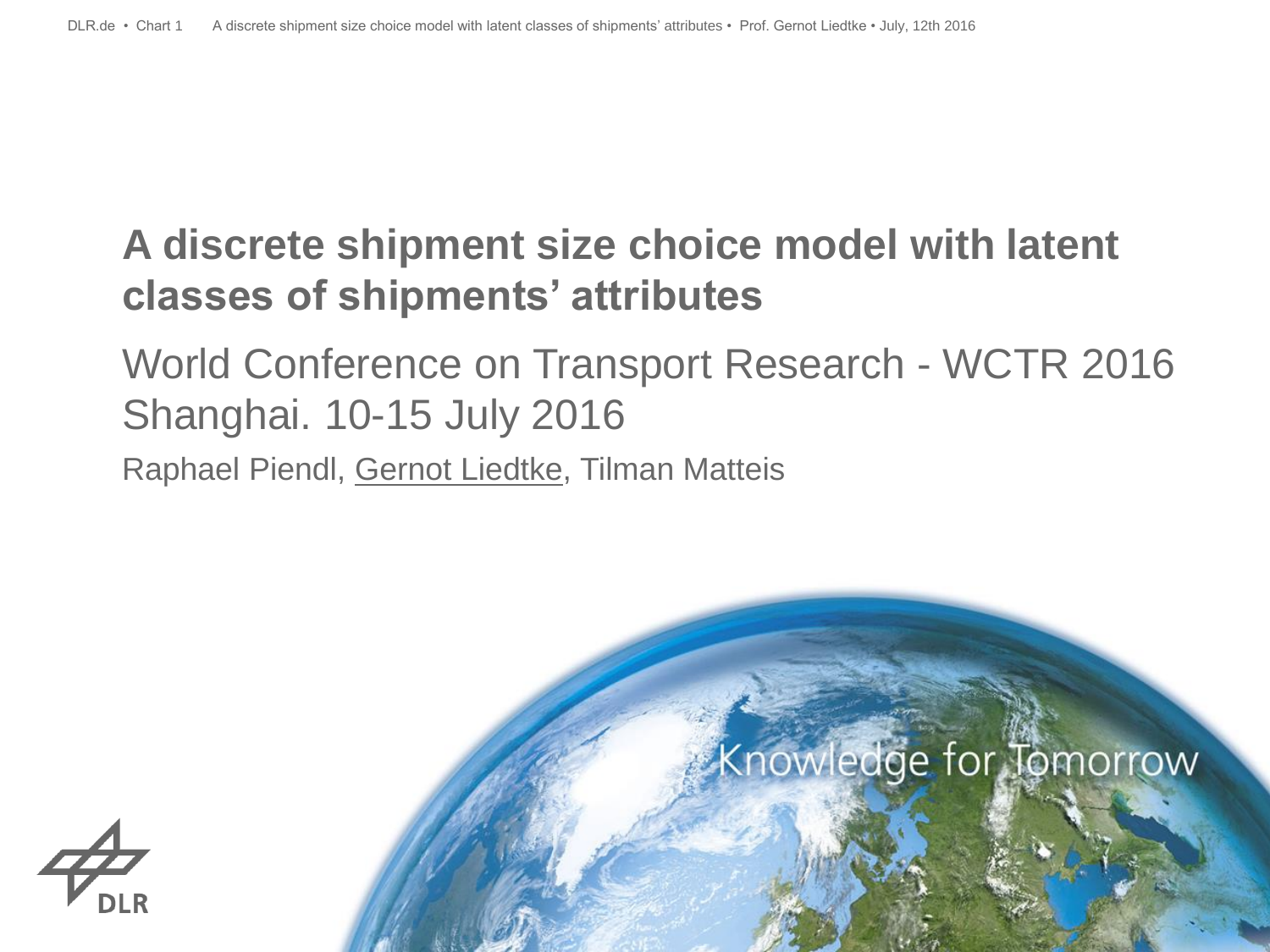# **Agenda**

- Introduction
- **Discrete shipment size choice model**
- **Example 1** Latent classes of shipment's attributes
- Data and estimation results
- **Summary and prospects**

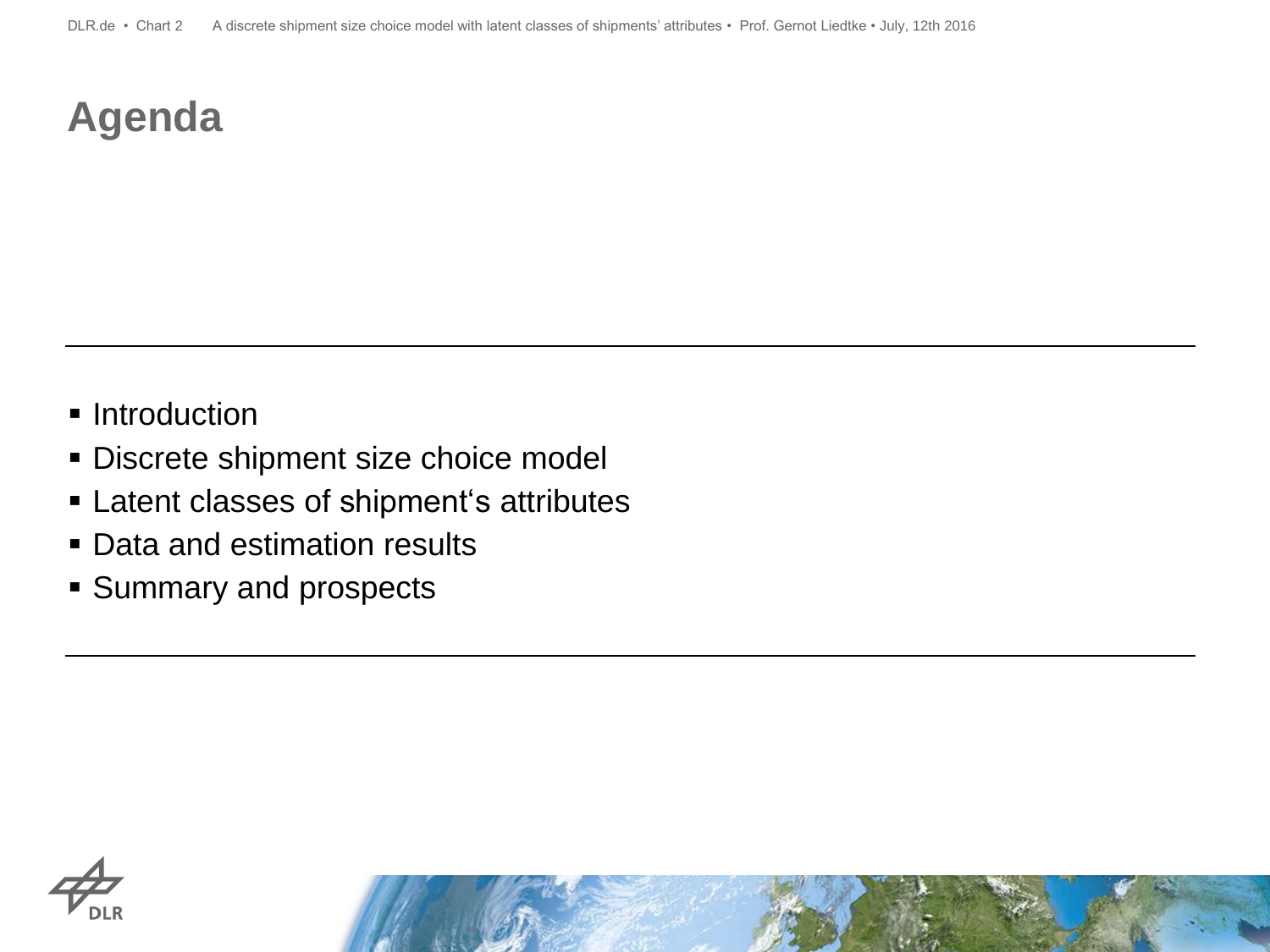# **Introduction**



- Why shipment size choice modeling?
	- High relevance for subsequent decisions (mode choice, transport chains)
	- Proxy for logistical decisions
	- Displays reactions of various stakeholders on policy measures (behaviorally-sensitive)
	- Important aspect in the modeling of freight transport demand

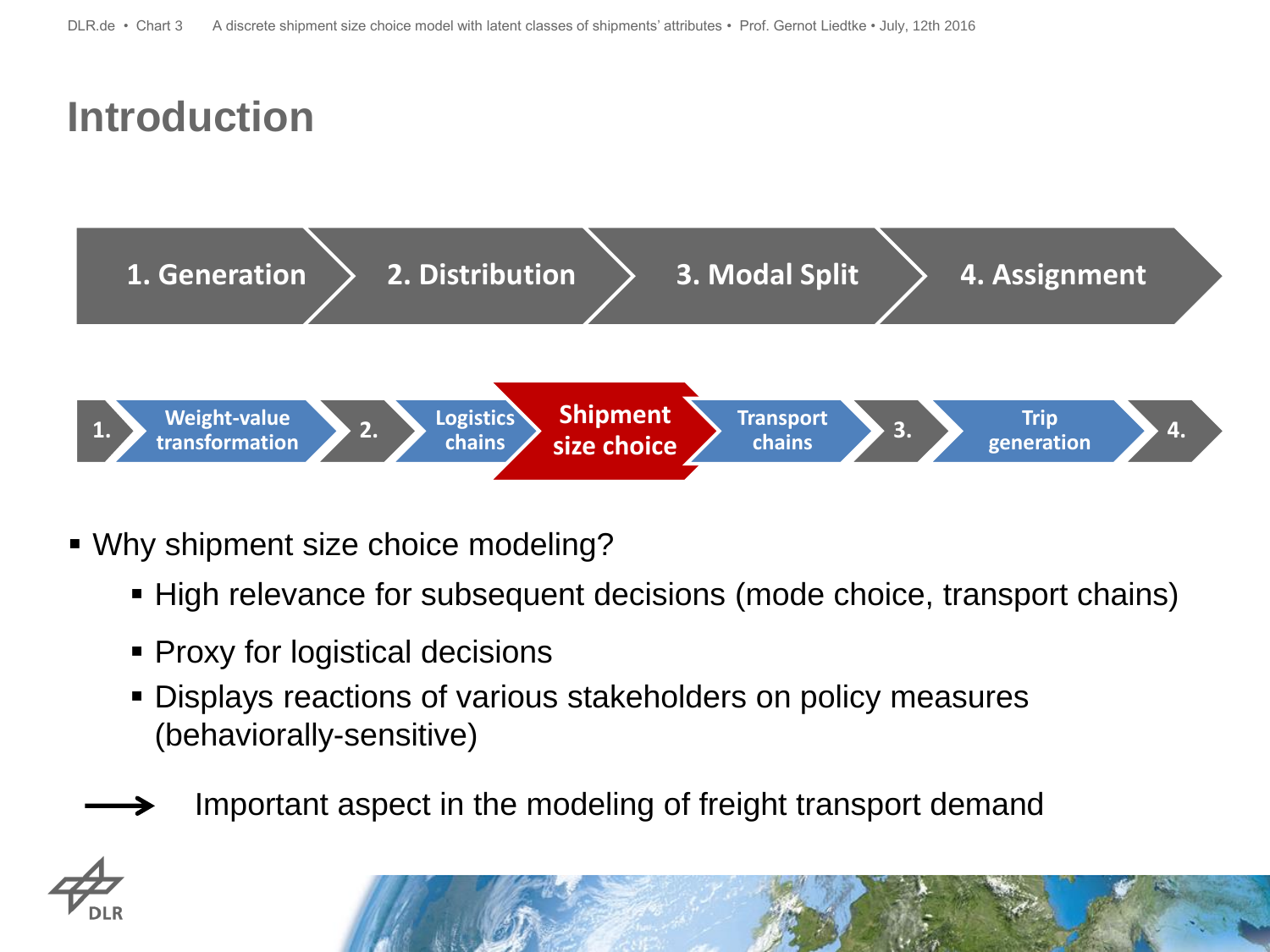#### **Introduction - Challenges**

**Huge variety of deciding subjects** 



Enormous diversity of corresponding objects (transported commodities)



- (Disaggregate) data availability is strongly limited
- Simulation-related analysis is problematic (adequate level of abstraction)



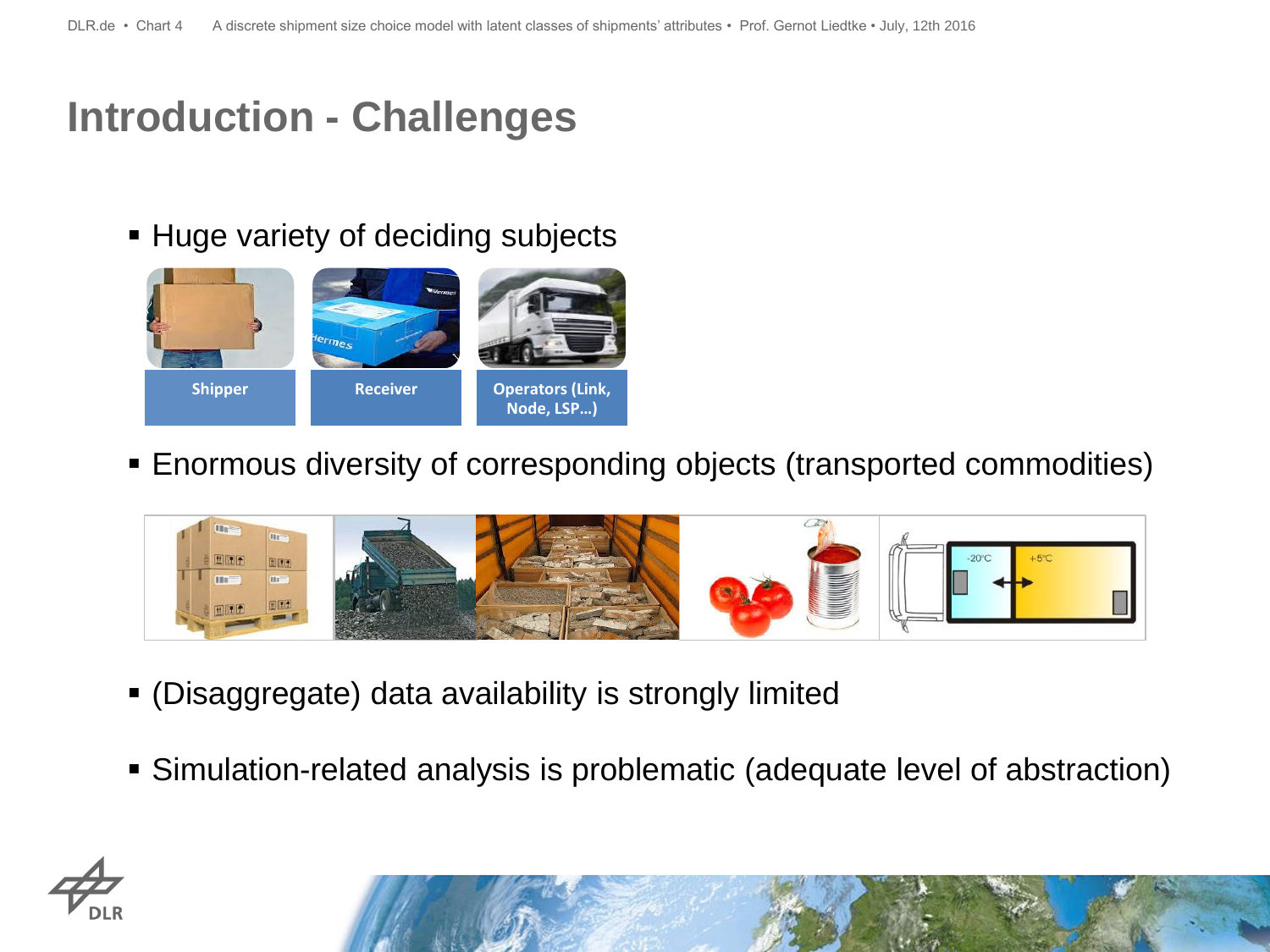### **Introduction - Approach**

- Two questions arise:
	- 1. How can the shipment size choice be modelled behaviorally-sensitive?
	- 2. How can the heterogeneity be addressed in a managable way?
- Approaches:
	- 1. Discrete shipment size choice model
		- Total logistics cost as rational core
		- Shipment sizes show up empirical dependency on given vehicle and bundle sizes
		- Operationalization in large-scale freight transport model systems
	- 2. Latent Classes of shipments attributes
		- Similar behavior (similar logistical characteristics)
		- **Example 1 Less data requirements**

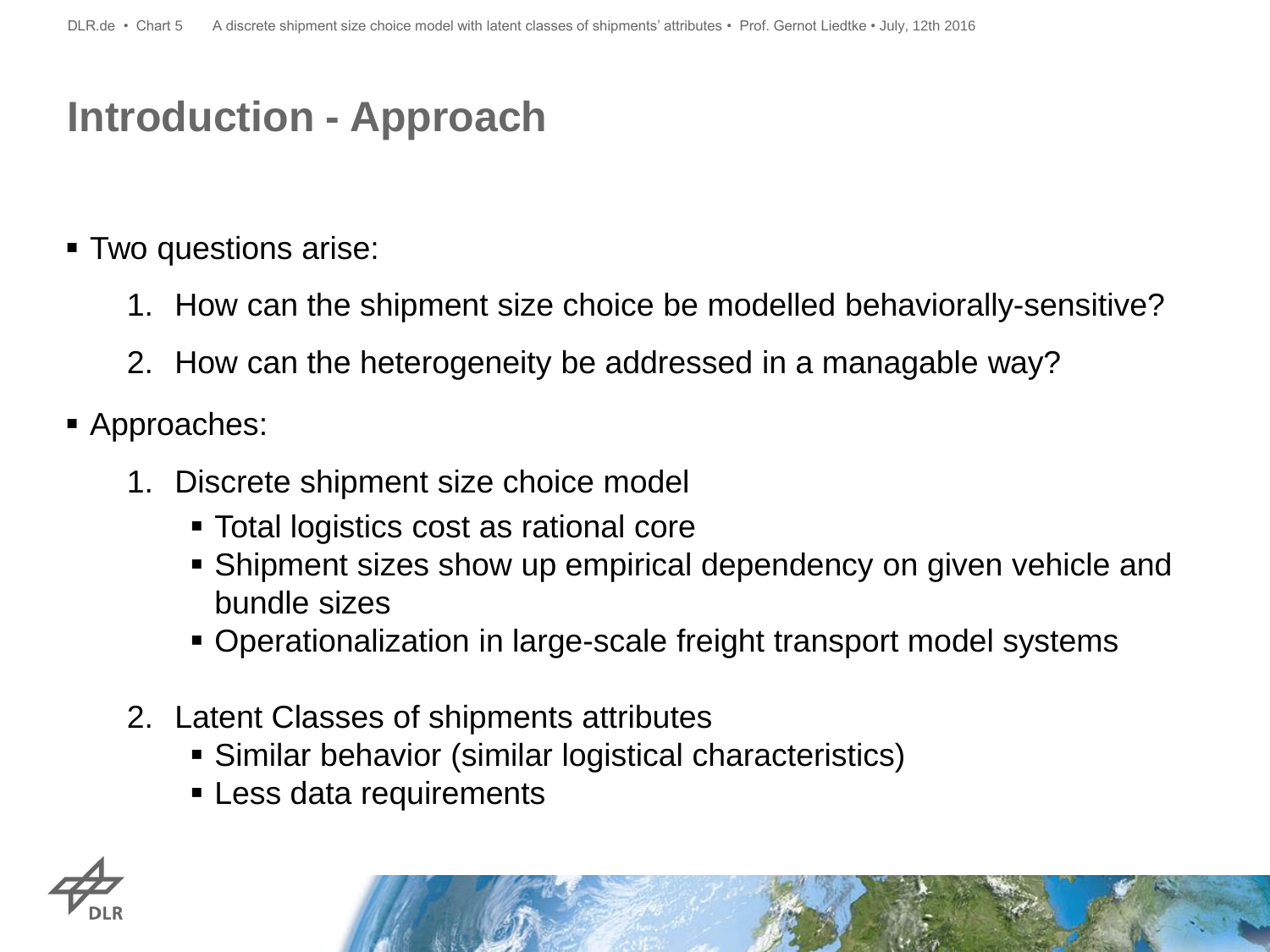# **Discrete shipment size choice model – Total logistics cost**

 $\blacksquare$  Total logistics cost (TLC) per year for decision maker  $n$ :

$$
C_n(q_n) = \frac{Q_n}{q_n} F_n + Q_n c_n(q_n) + \frac{q_n}{2} (w_n + r v_n)
$$

- : Constant and continuous flow of goods regarding individual *n* per period (ton/year)
- $q_n$ : Shipment size per transport of individual *n* to satisfy  $Q_n$  (ton/shipment)
- $\blacksquare$   $F_n$ : Fixed transport costs per shipment for individual n (cost/shipment).
- $\bullet$   $c_n(q_n)$ : Variable transport costs for individual *n* dependent on shipment size  $q_n$ (€/ton)
- $w_n$ : Warehousing costs per unit of commodity per year for individual  $n \in \mathbb{Z}$  (fon)
- $\blacksquare$  r: Interest rate valuing the bounded capital in form of inventory holding costs
- $v_n$ : Value density of the transported commodities ( $\varepsilon$ /ton)



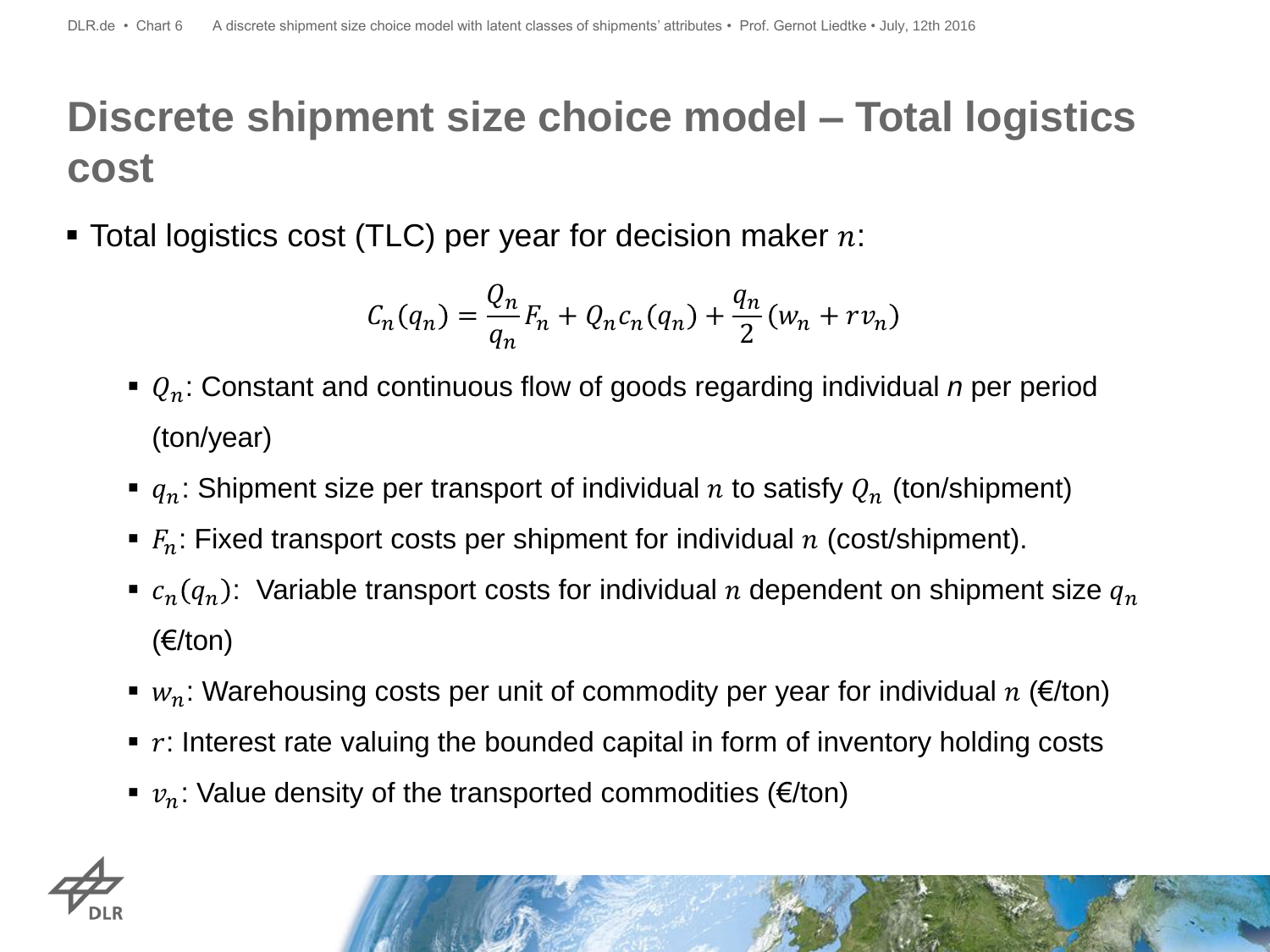#### **Discrete shipment size choice model**

 A discrete shipment size choice model requires shipment size categories  $q_i$ ,  $i = 1, 2, ..., I$ :

$$
C_n(q_i) = \frac{F_n}{q_i} Q_n + c_n(q_i) Q_n + \frac{q_i}{2} (w_n + r v_n)
$$

- Warehousing cost  $w_n$  mainly depend on handling and space consumption
	- $w_n$  constant regarding each shipment size category
- Restriction to road transports assumptions:
	- Fixed transport cost constant for all decision makers  $n$
	- Variable transport cost only varying between shipment size categories
		- **•** Approximation by piecewise linear function: transport cost  $t_{q_i}$  (per tkm) times the haulage distance  $d_n$

$$
C_n(q_i) = \frac{q_i w_{q_i}}{2} + \frac{F_{q_i}}{q_i} Q_n + t_{q_i} d_n Q_n + \frac{q_i r}{2} v_n
$$

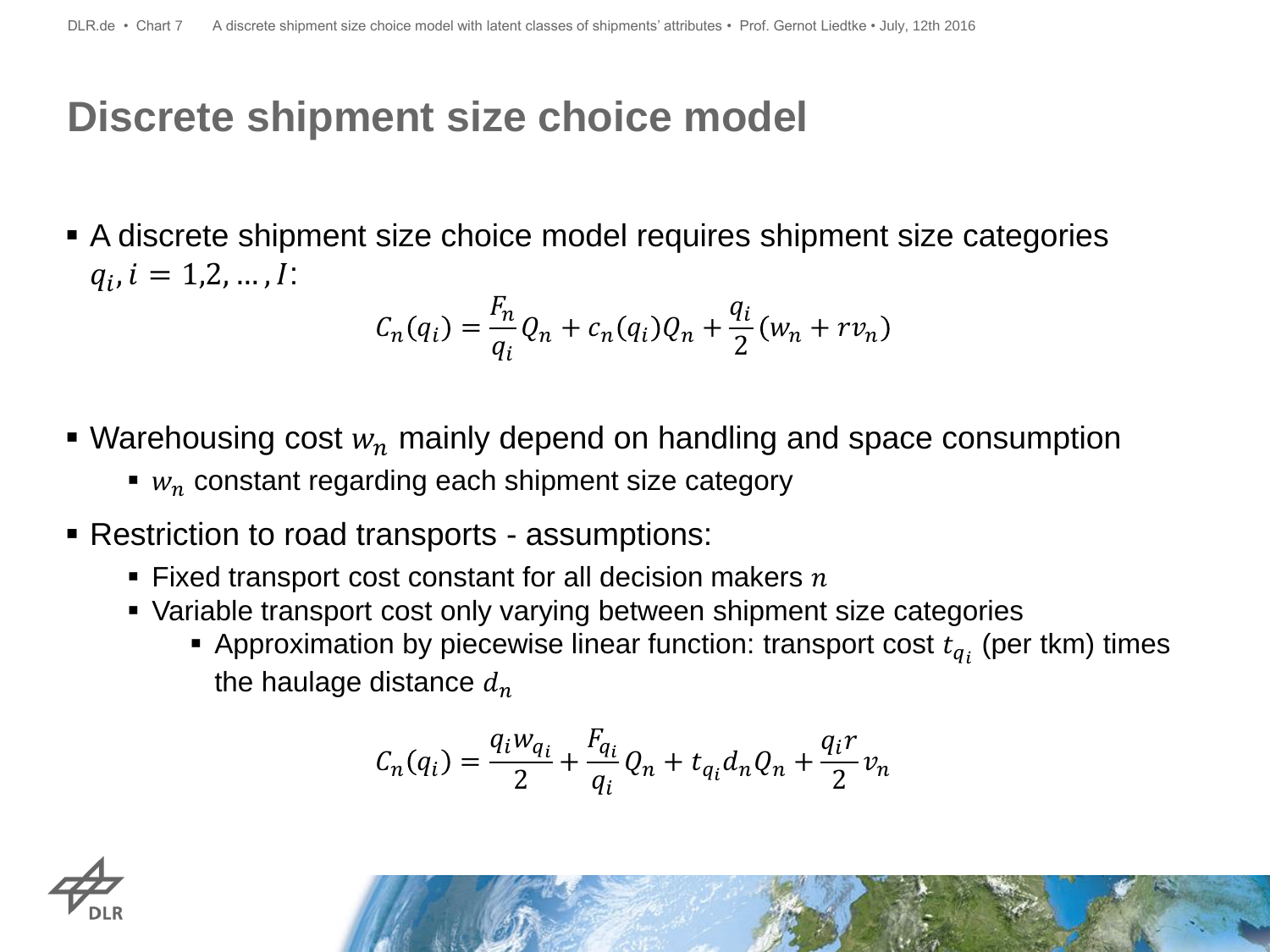#### **Latent classes of shipment's attributes – Motivation**

$$
C_n(q_i) = \frac{q_i w_{q_i}}{2} + \frac{F_{q_i}}{q_i} Q_n + t_{q_i} d_n Q_n + \frac{q_i r}{2} v_n
$$

- Cost components are affected by logistical attributes of the transport e.g.
	- Fix cost  $F_{q_i}$ : loading, unloading, processing of the commodities
	- Value of time  $v_n$ : importance of the good in the supply chain (JIT/JIS (time critical) production vs. lubricants and consumables)
- Segmentation approach: Latent Class Analysis
	- **Exogenous segmentation**
	- **Externally visible segments**
	- Segments of transports by similar response patterns on the basis of categorical items (logistical attributes)

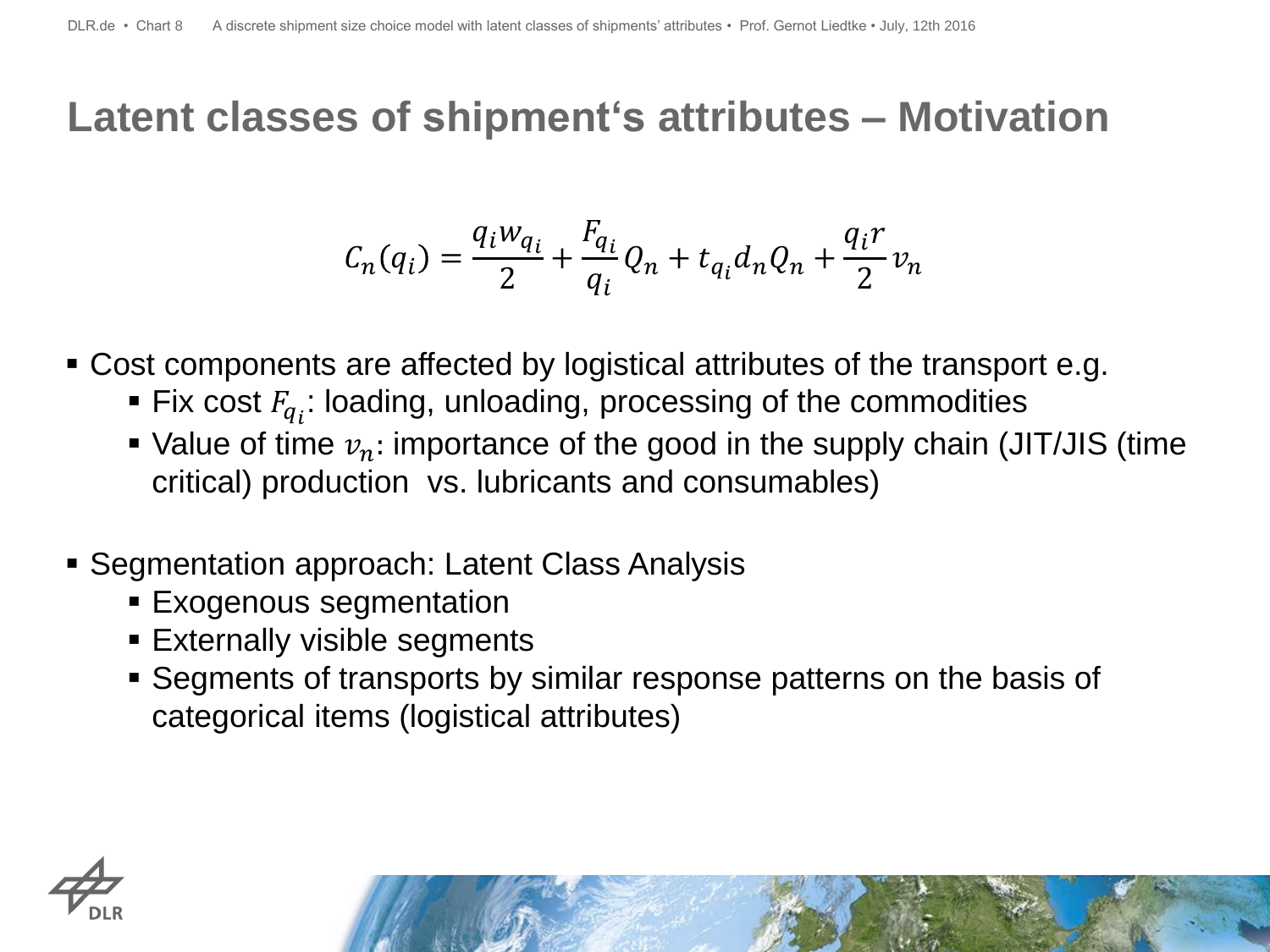# **Latent classes of shipment's attributes – Approaches of integration**

- Piendl, Liedtke and Matteis (2015) :TLC approach with supplement and deductions to utility function
	- (1) Food products (temperature-controlled)
	- (2) Miscellaneous standard cargo
	- (3) Special goods
	- (4) Unpacked bulk goods
	- Reasonable order of coefficients' magnitudes:  $(1) < (2) < (3) < (4)$
- Now: One discrete choice model per estimated segment  $s = 1, ..., S$ ,  $\varepsilon_{q_i, n | s_j}$ distributed i.i.d. extreme value type I

$$
-U_{q_i,n|s} = C_{n|s}(q_i) + \varepsilon_{q_i,n|s}
$$

$$
-U_{q_i,n|s} = \alpha_{q_i|s} + \beta_{q_i,1|s} \cdot Q_n + \beta_{q_i,2|s} \cdot Q_n d_n + \beta_{q_i,3|s} \cdot v_n + \varepsilon_{q_i,n|s}
$$

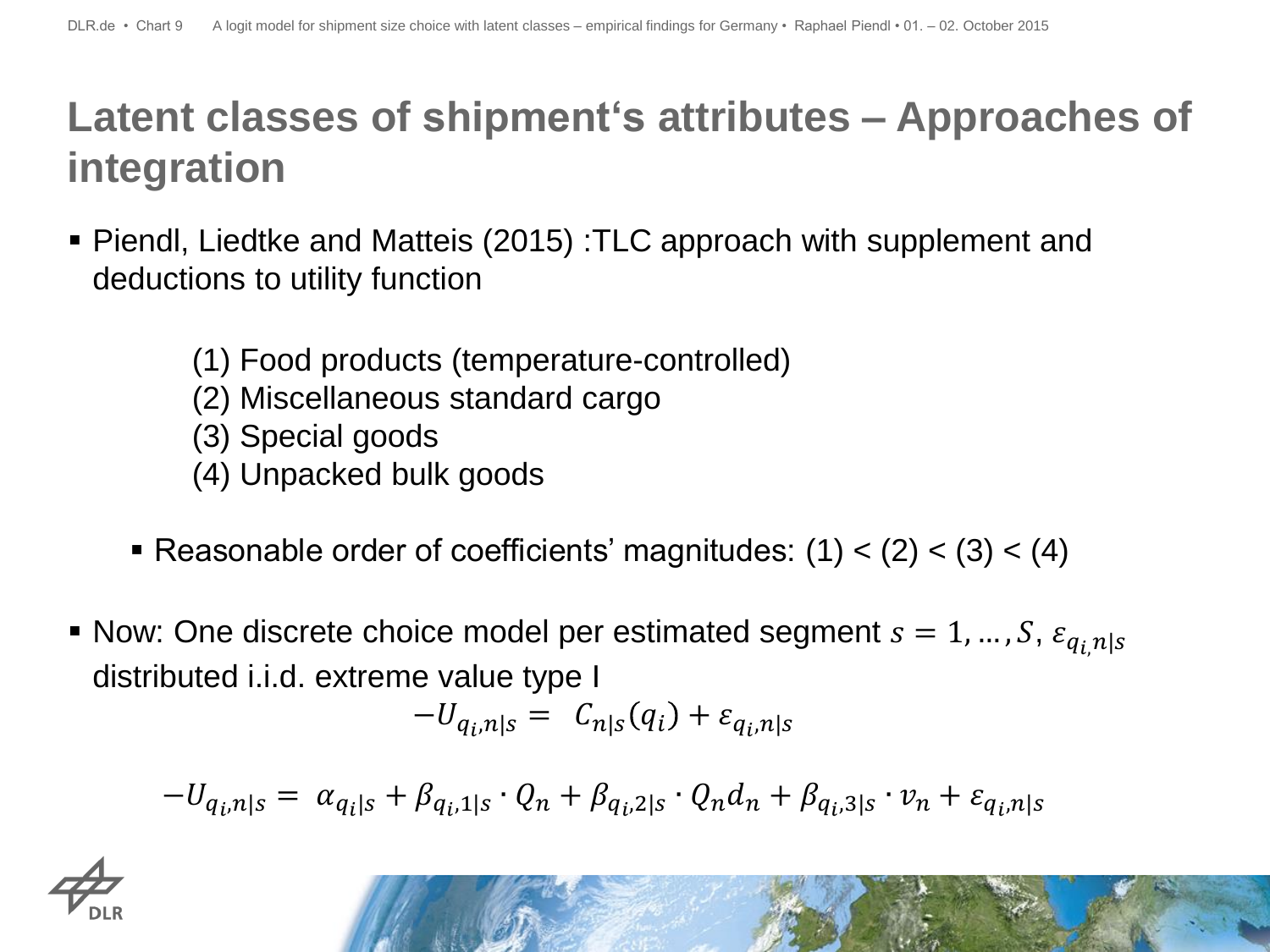## **Data and estimation results**

- Survey conducted within the scope of the German federal infrastructure planning 2015 (BVWP)
- Computer Assisted Personal Interviews: 487 usable road transport observations due to calculation of variables, revealed preference (RP) data
- Detailed information about the transport were sampled:
	- Type, weight, value and characteristics of the transported commodity
	- **Figure 1** Frequency of the transport
	- Position in the supply chain
	- Duration, costs and distance of the transport
- Classification of shipment sizes
	- $\blacksquare$  Up to 3t: Piece goods
	- $\blacksquare$  3t 12t: Partial truck loads
	- $\bullet$  > 12t : (multiple) Full truck loads



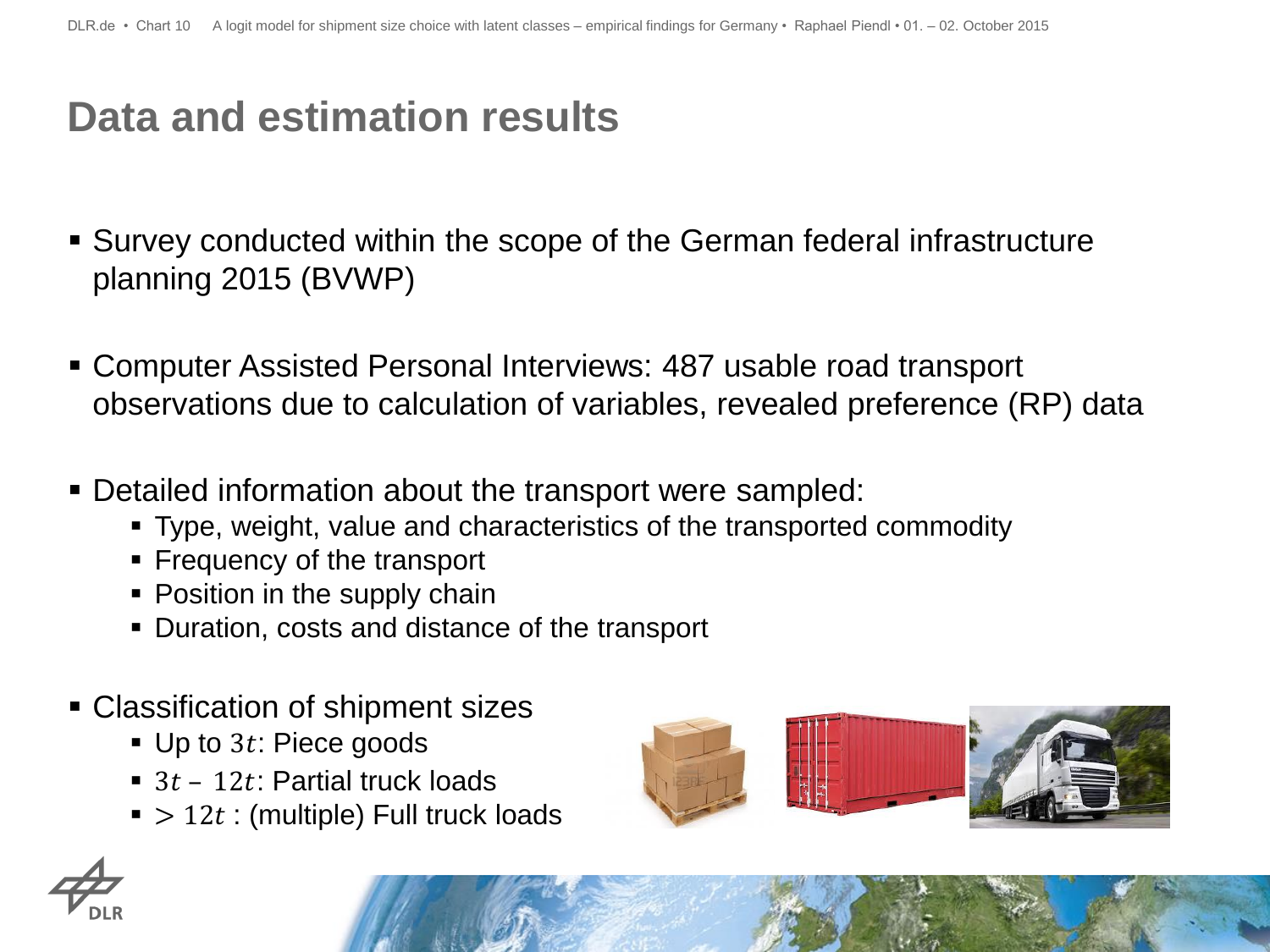## **Data and estimation results – Latent Class Analysis**

#### **Four latent classes show best segmentation result**

| No. classes    | Log-Likelihood | <b>BIC</b> |  |
|----------------|----------------|------------|--|
| 2              | $-2608.16$     | 5371.02    |  |
| 3              | $-2541.76$     | 5318.68    |  |
| $\overline{4}$ | $-2496.73$     | 5309.06    |  |
| 5              | $-2470.68$     | 5337.41    |  |
| 6              | $-2452.43$     | 5381.36    |  |

- Characterization of classes:
	- (1) Miscellaneous Goods (time-sensitive)
	- (2) Special Goods
	- (3) Food products (temperature-controlled)
	- (4) Bulk Goods (time-insensitive)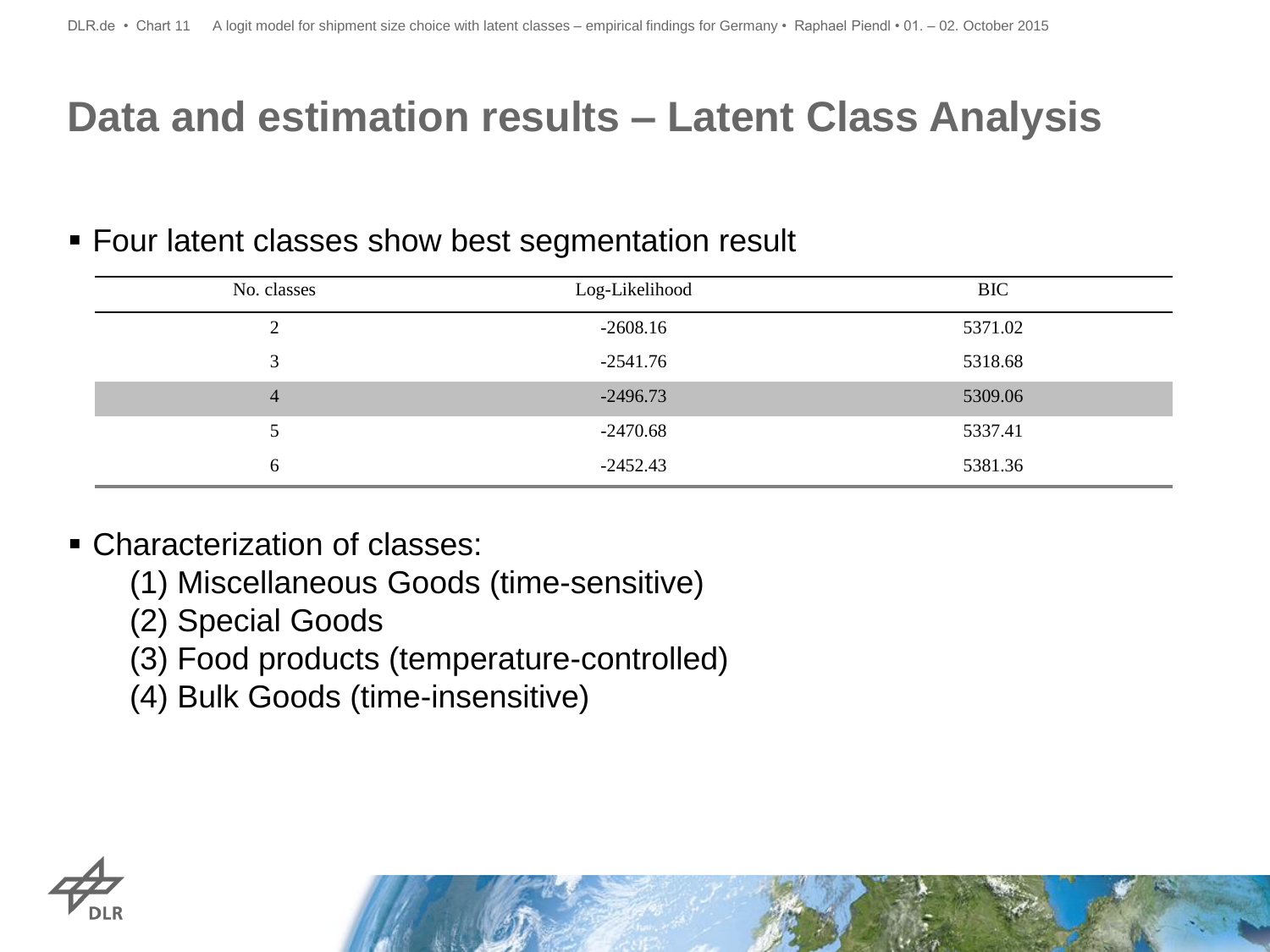#### **Data and estimation results – Latent Class Analysis**

|                   | Class 1                                    | Class 2 | Class 3 | Class 4 |  |  |
|-------------------|--------------------------------------------|---------|---------|---------|--|--|
| $\gamma_s$        | 0.3330                                     | 0.2060  | 0.0918  | 0.3692  |  |  |
|                   | Conditional probability of answering "Yes" |         |         |         |  |  |
| Fragile           | 0.0862                                     | 0.5284  | 0.2014  | 0.0000  |  |  |
| Valuable          | 0.2619                                     | 0.8194  | 0.2320  | 0.2222  |  |  |
| <b>Bulky</b>      | 0.3494                                     | 0.4746  | 0.0000  | 0.2543  |  |  |
| Temperature       | 0.0549                                     | 0.0000  | 0.7284  | 0.0364  |  |  |
| Food              | 0.0000                                     | 0.0000  | 1.0000  | 0.0740  |  |  |
| Dangerous         | 0.1947                                     | 0.0187  | 0.0000  | 0.1588  |  |  |
| <b>Bulk Cargo</b> | 0.0173                                     | 0.0000  | 0.0458  | 0.1677  |  |  |
| Liquid            | 0.0000                                     | 0.0000  | 0.0549  | 0.0142  |  |  |
| Standard          | 0.6500                                     | 0.2512  | 0.6094  | 0.3068  |  |  |
| Custom            | 0.1536                                     | 0.4032  | 0.0446  | 0.0925  |  |  |
| Accumulation      | 0.6669                                     | 0.3674  | 0.5594  | 0.0000  |  |  |
| Processing        | 0.7278                                     | 0.2551  | 0.4597  | 0.1214  |  |  |
| Observations: 487 |                                            |         |         |         |  |  |

Parameter estimated:51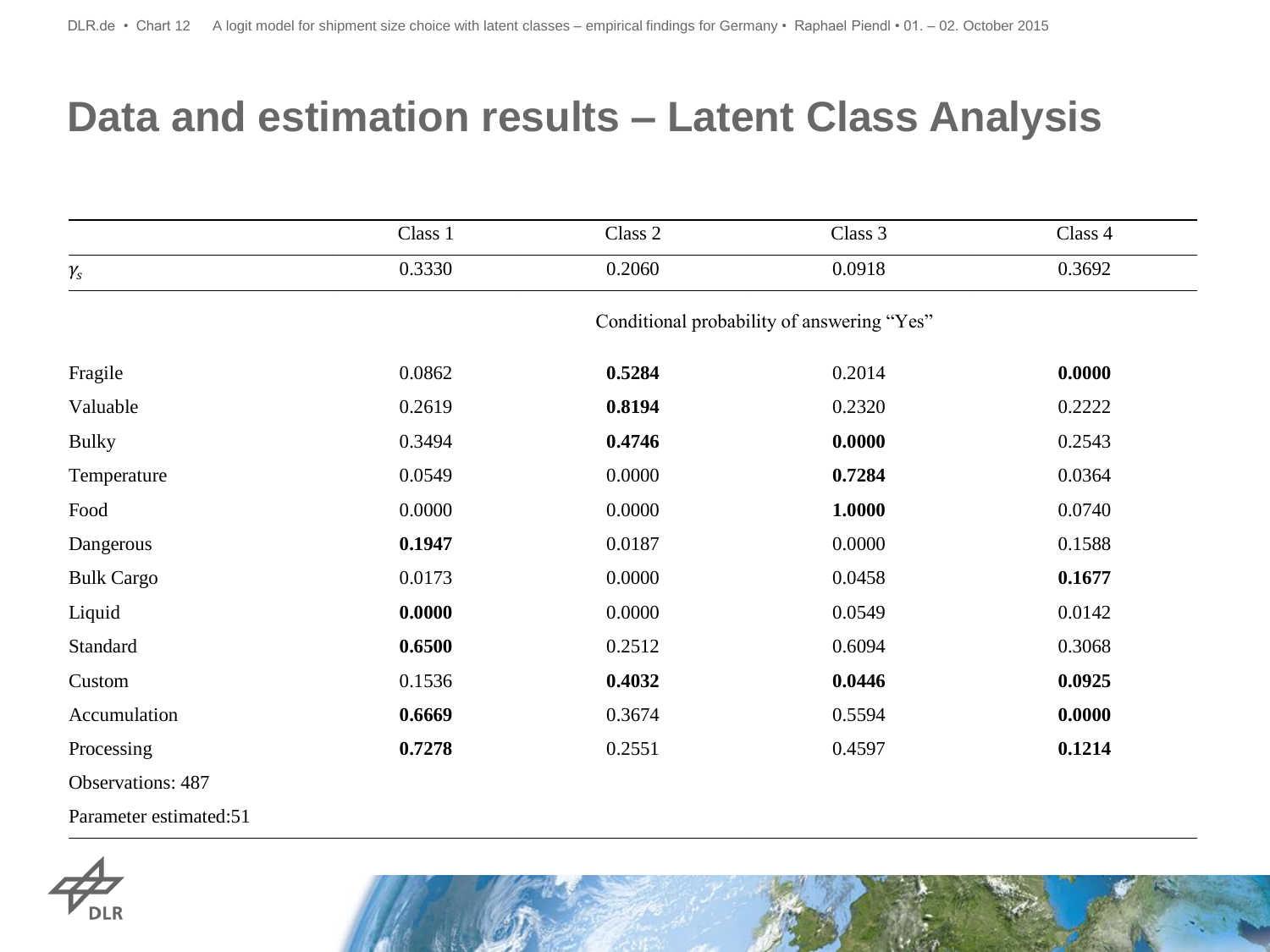#### **Data and estimation results – Logit-Model**

|                                                         | Alternative      | Miscellaneous Goods | <b>Special Goods</b> | Food products            | <b>Bulk Goods</b>  |
|---------------------------------------------------------|------------------|---------------------|----------------------|--------------------------|--------------------|
|                                                         |                  | (time-sensitive)    |                      | (temperature-controlled) | (time-insensitive) |
| Constant                                                | $q_2$ : 3t - 12t | $-5.6010.$          | $-2.2337$            | 2.8028                   | $-4.2494$          |
|                                                         |                  | (3.2884)            | (4.2841)             | (8.7964)                 | (3.9363)           |
|                                                         | $q_3$ : > 12t    | $-13.0818**$        | $-2.7417$            | 0.1431                   | $-9.2072*$         |
|                                                         |                  | (4.5164)            | (5.3893)             | (12.5992)                | (4.6503)           |
| $Q_n$                                                   | $q_2$ : 3t - 12t | $0.0020$ .          | 0.0030               | 0.0031                   | 0.0017             |
|                                                         |                  | (0.0011)            | (0.0020)             | (0.0030)                 | (0.0011)           |
|                                                         | $q_3$ : > 12t    | $0.0025$ *          | $0.0036$ .           | 0.0038                   | $0.0019$ .         |
|                                                         |                  | (0.0011)            | (0.0021)             | (0.0031)                 | (0.0011)           |
| $ln(d_n \cdot Q_n)$                                     | $q_2$ : 3t - 12t | $0.6224$ *          | 0.3207               | 0.4620                   | 0.4449             |
|                                                         |                  | (0.2915)            | (0.3961)             | (0.8456)                 | (0.3535)           |
|                                                         | $q_3$ : > 12t    | 1.3248 ***          | 0.6415               | 1.1608                   | $1.3862**$         |
|                                                         |                  | (0.3927)            | (0.4842)             | (1.2355)                 | (0.4310)           |
| $\ln v_n$                                               | $q_2$ : 3t - 12t | $-0.2261$           | $-0.2120$            | $-1.2991$ .              | $-0.1407$          |
|                                                         |                  | (0.2168)            | (0.2597)             | (0.7410)                 | (0.1813)           |
|                                                         | $q_3$ : > 12t    | $-0.5247*$          | $-0.7237$ *          | $-2.3739*$               | $-1.0163$ **       |
|                                                         |                  | (0.2565)            | (0.3227)             | (1.1007)                 | (0.2831)           |
| Number of observations:                                 |                  | 162                 | 92                   | 42                       | 191                |
| Log-Likelihood:                                         |                  | $-111.2$            | $-67.1$              | $-24.1$                  | $-101.6$           |
| McFadden $R^2$ ( $\rho^2$ ):                            |                  | 0.3557              | 0.3228               | 0.4784                   | 0.4400             |
| Adj. McFadden $\overline{R}^2$ ( $\overline{\rho}^2$ ): |                  | 0.3093              | 0.2421               | 0.3050                   | 0.3959             |
| Likelihood ratio test:                                  |                  | $\chi^2 = 122.74$   | $\chi^2 = 64.00$     | $\chi^2 = 44.15$         | $\chi^2 = 159.6$   |

Significance levels: . p*<*0.1; \* p*<*0.05; \*\* p*<*0.01; \*\*\* p*<*0.001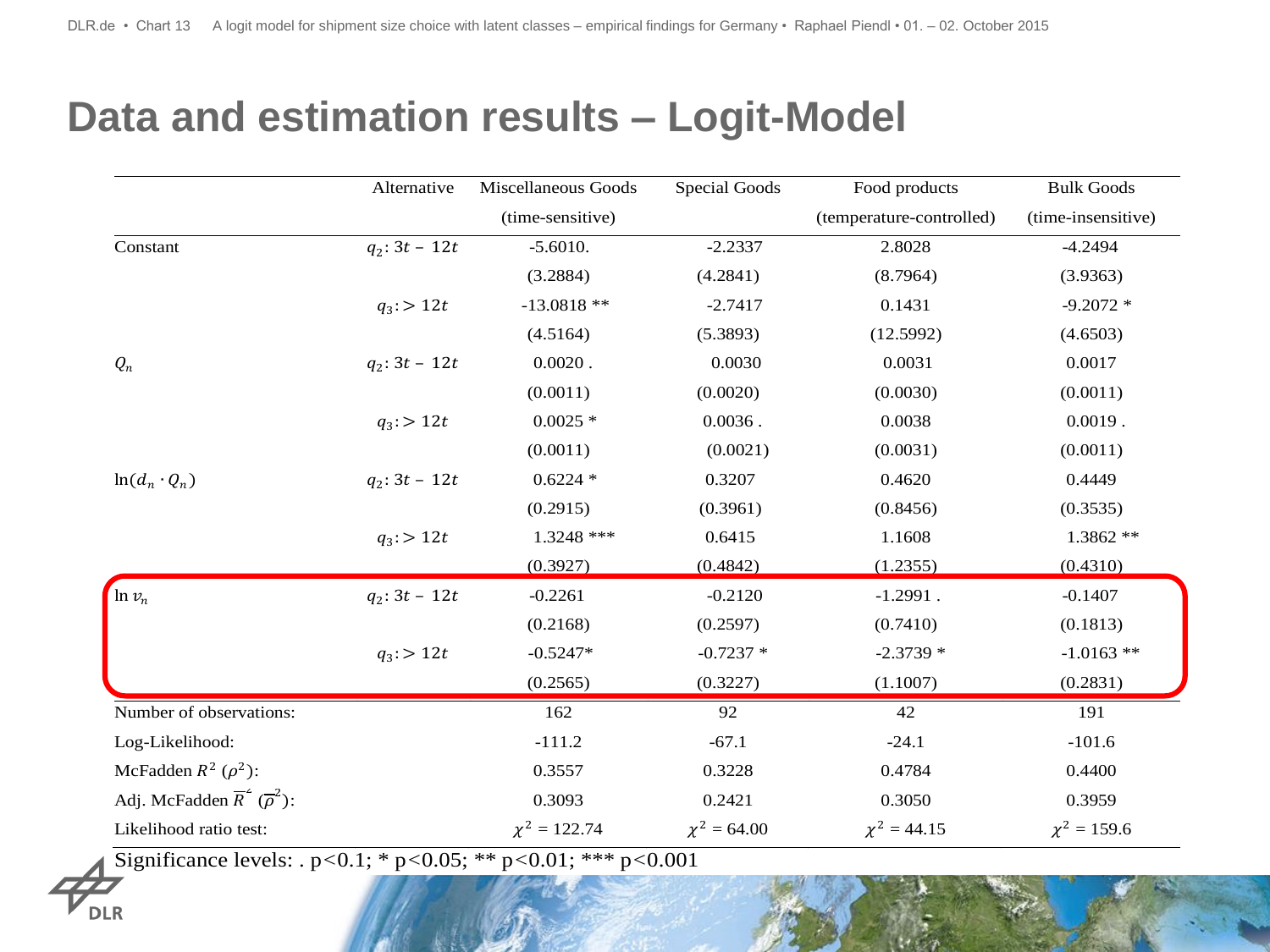## **Summary and prospects**

- Discrete shipment size choice models for interregional road transports have been developed
- Exogeneously derived latent segments of shipments' attributes account for omnipresent heterogeneity exceeding TLC variables
- Estimated models have reasonable signs and orders of the coefficients' magnitude
- **Problematic: low amount of observations in some of the estimated segments**
- **Incorporation of latent segments into a freight transport model framework** needs to be investigated further
	- Sample biased
	- Adequate statistical mapping technique (NST 2007 to estimated segments